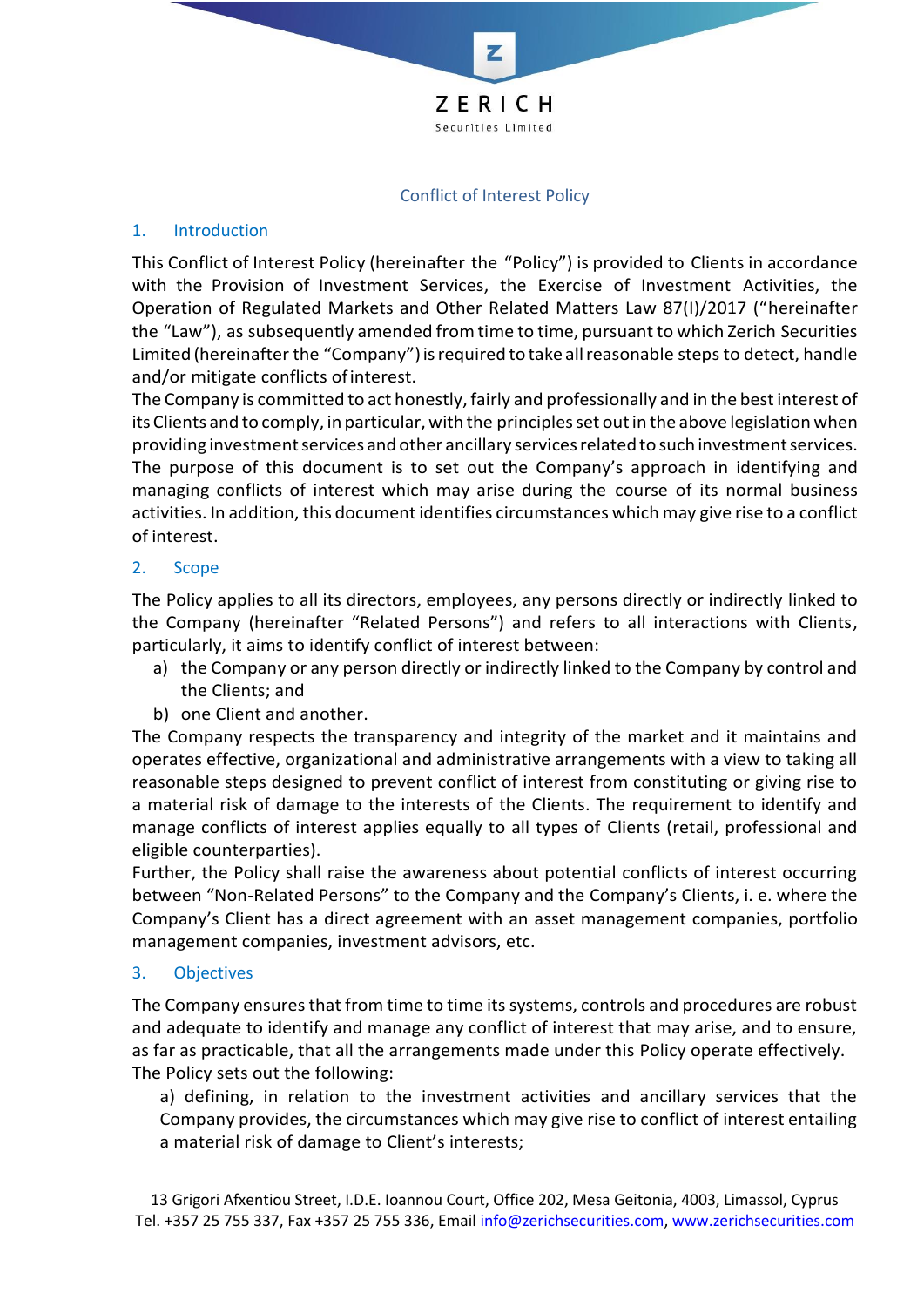

b) defines the procedures, systems and mechanisms that the Company has established to manage those conflicts.

Where the organizational or administrative arrangements made by the Company to manage conflicts of interest are not sufficient to ensure, with reasonable confidence, that risks of damage to Client interests will be prevented, the Company shall clearly disclose the general nature and/or sources of conflicts of interests to the Client before undertaking business.

# 4. Identification of conflict of interest

When the Company deals with the Client, the Company, an associate or other third-party person connected with the Company may have an interest, relationship or arrangement that is material in relation to the Client's transaction concerned or conflicting with the Client's interest.

While it is not feasible to define precisely or create an exhaustive list of all relevant conflicts of interest that may arise, as per the nature, scale and complexity of the Company's business there exist certain circumstances which constitute or may give rise to a conflict of interest entailing a material risk of damage to the interests of one or more Clients, as a result of providing investment services.

Non-exhaustive list of circumstances which constitute or may give rise to a conflict of interest:

- 1. the Company may have an interest in maximizing trading volumes in order to increase its commission revenue, which is inconsistent with the Client's personal objective of minimizing transaction costs;
- 2. the Company's likely to make financial gain or avoid financial loss at the expenses of the Client;
- 3. the Company may receive or pay inducements to or from third parties due to the referral of new Clients or Clients' trading in the form of money, goods or services, other than the standard commission or fee for that service;
- 4. the Company or a Related Person has an interest in the outcome of a service provided to the Client or of a transaction carried out on behalf of the Client, which is distinct from the Client's interest in that outcome;
- 5. the Company or a Related Person receives a financial or other incentive to favour the interest of another Client or group of Clients over the interest of other Client;
- 6. the Company is in the same business as the Client;
- 7. the Company, its employees, related and affiliated persons may participate or have personal relationships with supervisory or advisory boards.

### 5. Identification of conflict of interest with Non-Related Person

When the Client entered into an agreement (i. e. portfolio management agreement) with a Non-Related Person to the Company, the Non-Related Person may have an interest, relationship or arrangement that is material in relation to the transaction concerned or is conflicting with the Client's interest.

The Company wants to raise the awareness of the Client about practices that could be conflicting with the Client's interest and should be considered when entering into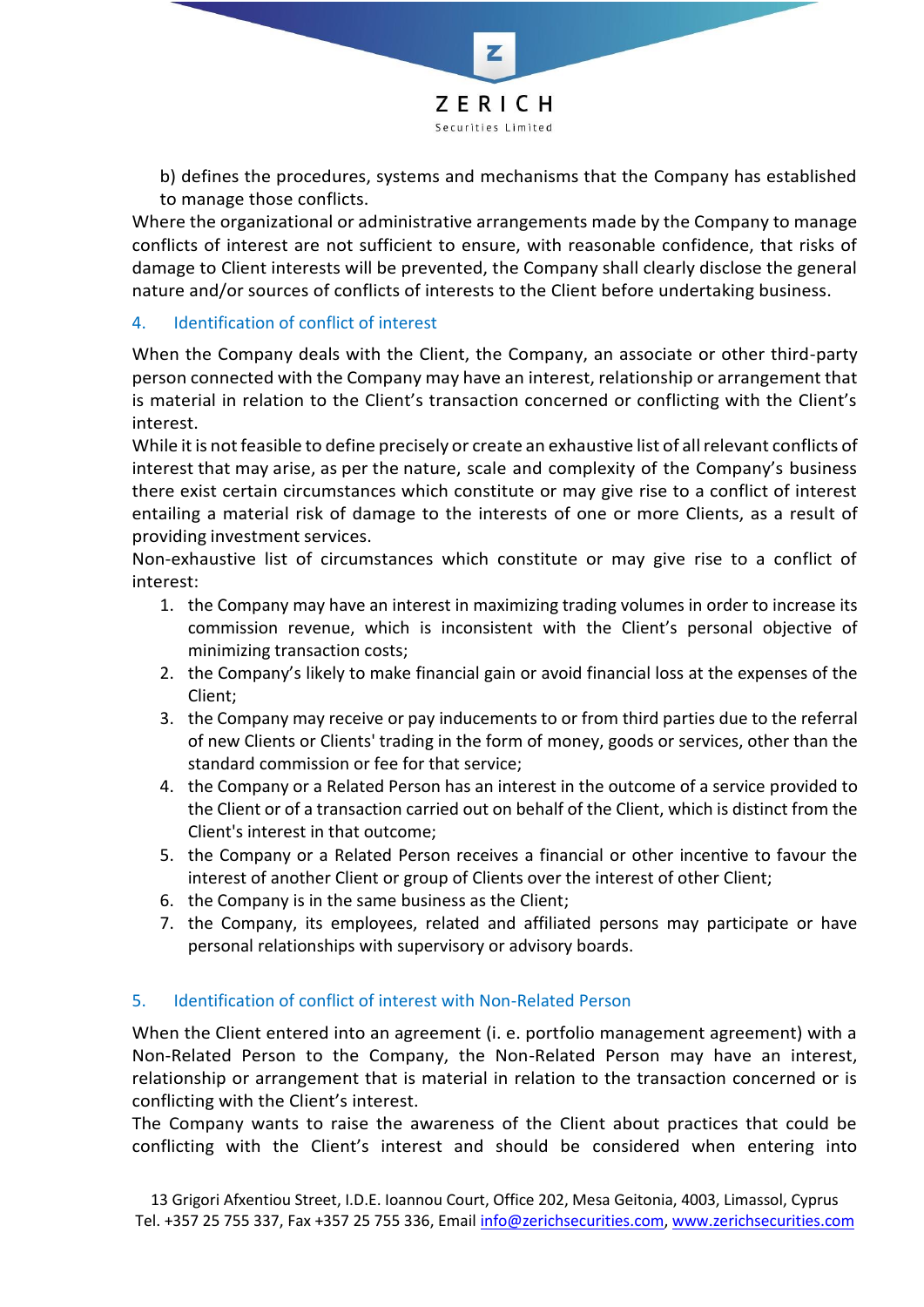

agreements with a third party. The following list is non-exhaustive and other potential conflicts of interest could derive from third party contracts:

- 1. the Non-Related Person may be remunerated by the Client in a way that incentivizes the Non-Related Person to maximise Client's trading volumes, which is inconsistent with the Client's personal objective of minimizing transaction costs;
- 2. the Non-Related Person may be remunerated by the Client in a way that incentivizes the Non-Related Person to apply trading strategies, which maximise the Non-Related Person's profits. This may be inconsistent with the Client's personal objective of profit/risk allocations;
- 3. the Non-Related Party may have, establish, change or cease to have positions in the same financial instrument(s) where an investment advice has been given to Company Client;
- 4. the Non-Related Person has financial or other incentive to favour the interest of another Client or group of Clients over the interest of the first Client;
- 5. the Non-Related Person's bonus scheme may award its employees based on the trading volume of Company Client etc.

# 6. Circumstances that would constitute a conflict of interest

Taking into consideration the services the Company offers, particularly, reception, transmission and execution of orders and ancillary services and a combination thereof, the non-exhaustive list of circumstances which may constitute or many give rise to a conflict of interest is the following:

- 1. Where the Company or relevant person receive substantial gifts or entertainment (including nonmonetary inducements) that may influence behaviour in a way that conflicts with the interests of the Client;
- 2. Where a transaction is effected in securities in respect of which the Company may benefit from a commission, fee, mark-up or mark-down payable otherwise than by a Client, and/or Company may also be remunerated by the counterparty to any such transaction;
- 3. Where a director or employee of the Company is a director of, holds or deals in securities of, or is otherwise interested in any company whose securities are held or dealt in on behalf of a Client;
- 4. Where the Company may act as agent for a Client in relation to transactions in which it is also acting as agent for the account of other Client(s) and/or group companies;
- 5. Where a transaction is effected in securities issued by an affiliated company or the Client or customer of an affiliated company;
- 6. The Company deals on behalf of the Client with, or in the securities of an affiliated company;
- 7. Where a transaction is effected in units or shares of connected investment trusts or unit trusts or open ended investment companies or of any company of which the Company or an affiliated company is the manager, authorised corporate director, operator, banker, adviser, custodian, administrator, trustee or depositary;
- 8. Where the Company acting as agent for the Client, matches an order of the Client with an order of another Client for whom it is acting as agent.

13 Grigori Afxentiou Street, I.D.E. Ioannou Court, Office 202, Mesa Geitonia, 4003, Limassol, Cyprus Tel. +357 25 755 337, Fax +357 25 755 336, Email [info@zerichsecurities.com,](mailto:info@zerichsecurities.com) [www.zerichsecurities.com](http://www.zerichsecurities.com/)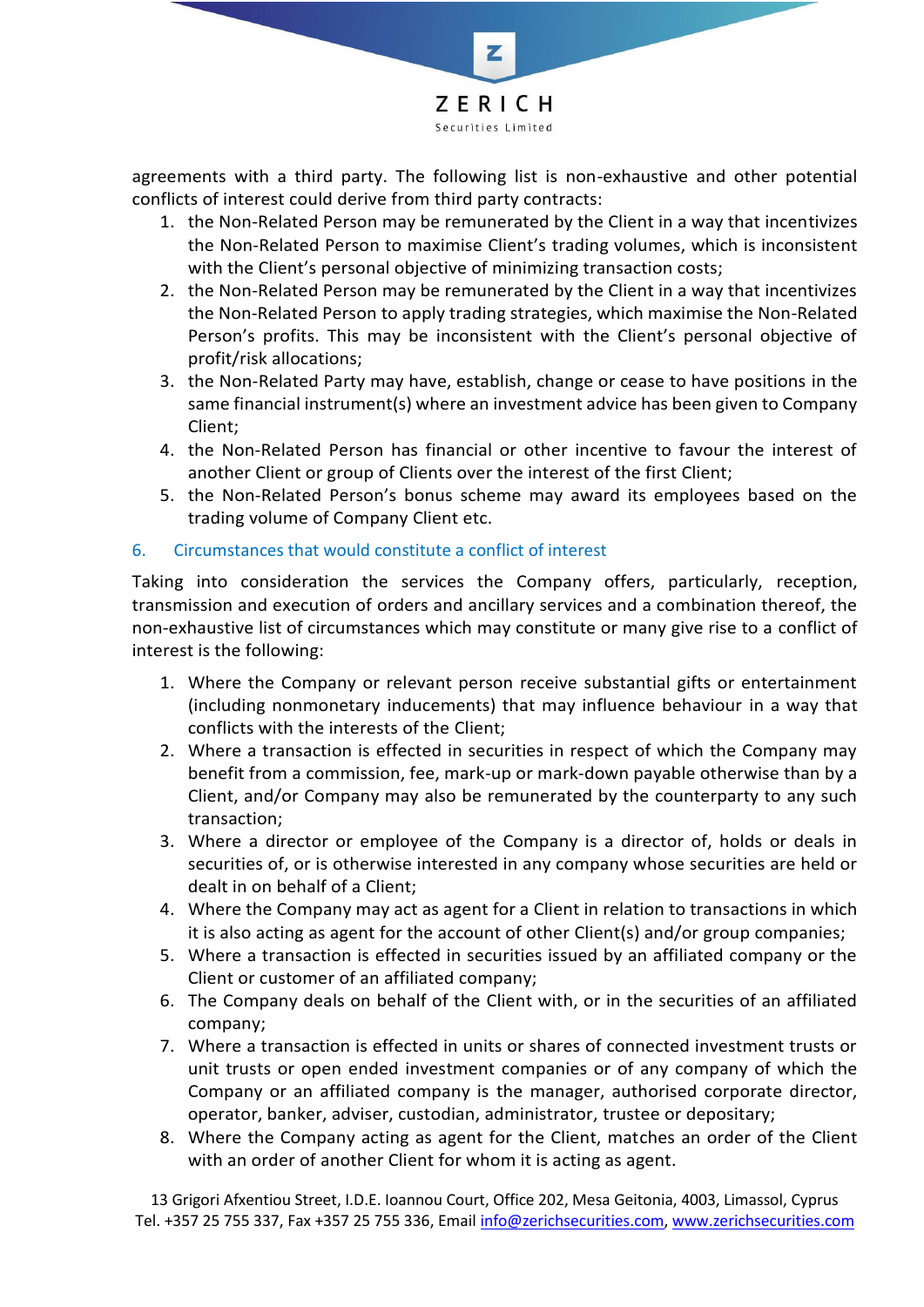

## 7. Procedures and controls for managing conflict of interest

In determining what steps are reasonable to identify and manage conflict of interest, the Company takes into account:

- a) the level of risk that a conflict of interest may constitute or give rise to material risk of damage to the interests of the Clients;
- b) the nature of the conflicts in question;
- c) the nature and range of services offered to the particular Client.

The procedures and controls the Company follows to identify and manage the recognized conflict of interest include the following measures (list is non-exhaustive):

- 1. the Company undertakes ongoing monitoring of business activities to ensure that internal controls are appropriate;
- 2. the Company undertakes effective procedures to prevent or control the exchange of information between Related Persons engaged in activities involving a risk of a conflict of interest, where the exchange of that information may harm the interest of one or more Clients;
- 3. the separate supervision of Related Persons, whose principal functions involve providing services to Clients, whose interest may conflict, or who otherwise represent different interest that may conflict, including those of the Company;
- 4. measures to prevent or limit any person from exercising inappropriate influence over the way in which the Related Person carries out investment services;
- 5. measures to prevent or control the simultaneous or sequential involvement of a Related Person in separate investment services, where such involvement may impair the proper management of conflicts of interest;
- 6. Chinese walls restricting the flow of confidential and inside information within the Company, and physical separation of departments;
- 7. no single employee will gather conflicting information, thus counterfeiting or hiding information from investors is minimized;
- 8. adequate records are maintained of the services and activities of the Company where a conflict of interest has been identified;
- 9. relevant information is recorded promptly in a secure environment to enable identification and management of conflicts of interest;
- 10. segregation of duties that may give rise to conflict of interest if carried out by the same individual;
- 11. it is not allowed to combine duties which may lead to conflict of interest (i. e. preforming execution of Clients' orders and compliance duties);
- 12. personal account dealing requirements applicable to Related Persons in relation to their own investments (employees are prohibited from investing in securities for which they have access to non-public or confidential information);
- 13. personal transactions of employees are neither performed nor executed by themselves, but by another member of staff;
- 14. all Employees and representatives, if required by the regulatory authority, hold the necessary license to perform the duties of their positions;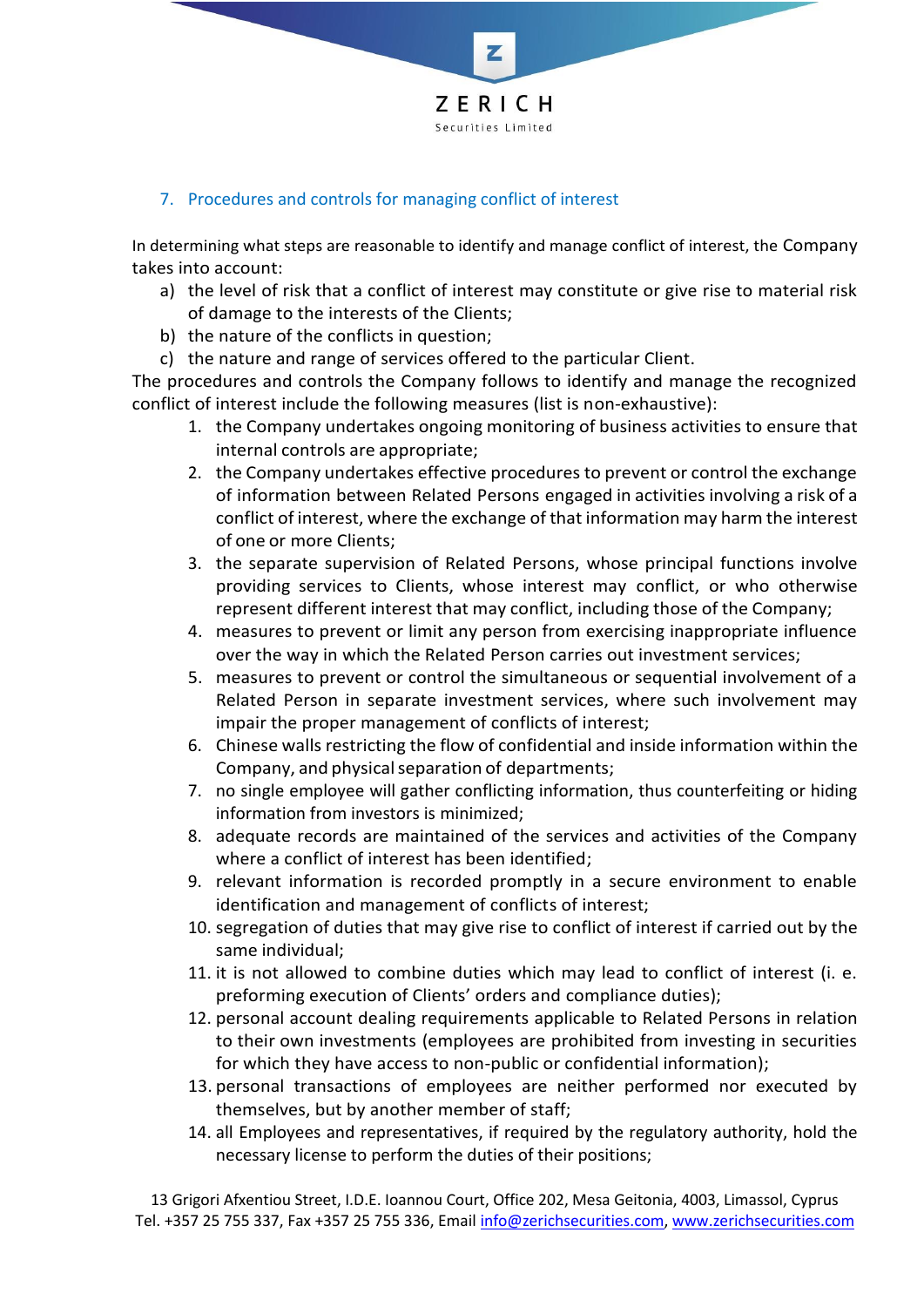

- 15. establishment of in-house Compliance department to monitor and report to the Company's board of directors on the above;
- 16. prohibition of officers and employees of the Company having external business interest conflicting with the interest of the Company without prior approval of the Company's board of directors;
- 17. appointment of an internal auditor to ensure appropriate systems and controls are maintained and report to the Company's board of directors any deficiencies;
- 18. establishment of the "four-eyes" principle in supervising the Company's activities;
- 19. establishment of the "four-eyes" principle for transferring Clients' funds;
- 20. Employees sign a confidentiality agreement that no Related Person may disclose inside information to others, except disclosures made in accordance with applicable laws (i. e. GDPR) and the Company's policies and procedures, to other Company personnel or persons outside the Company who have a valid business reason for receiving such information;
- 21. in a case conflict of interest cannot be avoided, the Company will disclose them to the Client concerned, before carrying out Client's order;
- 22. internal training for the personnel regarding the management of conflict of interest;
- 23. avoid/prevent/remove any linkage between the remuneration of relevant persons engaged in one activity and the remuneration/revenues generated by different relevant persons engaged in another activity, where a conflict of interest may arise in a relation to such activities;
- 24. employees are prohibited from accepting gifts or other inducements from any person with anymaterial interest which islikely to conflictto amaterial extent with any duty which the Company and/or its employees owes to Clients;
- 25. perform of periodic review of the adequacy of the Company's systems and controls;
- 26. in circumstances not covered by the above points and given the nature of a conflict of interest situation, the compliance officer and/or the senior management shall decide whether to allow a transaction by notifying the Client, or not allow the transaction all together.

### 8. Inducements

The Company does not offer, solicit or accept any inducements, other than the following:

- (a) a fee, commission or non-monetary benefit provided to or by the Client or a person on behalf of the Client;
- (b) a fee, commission or non-monetary benefit provided to or by third party or person acting on behalf of third party under the following conditions:
	- i. the fee, commission or benefit is disclosed to the Client, prior to the provision of the relevant service; and
	- ii. it is designed to enhance the quality of the relevant service to the Client and in line with Company's duty to act in the best interests of the Client.
- (a) Proper fees for the provision of investment services, such as custody costs, settlement and exchange fees, regulatory levies or legal fees, and which cannot give rise to conflicts with Company's duties to act honestly, fairly and professionally in accordance with the best interests of its Clients.

13 Grigori Afxentiou Street, I.D.E. Ioannou Court, Office 202, Mesa Geitonia, 4003, Limassol, Cyprus Tel. +357 25 755 337, Fax +357 25 755 336, Email [info@zerichsecurities.com,](mailto:info@zerichsecurities.com) [www.zerichsecurities.com](http://www.zerichsecurities.com/)